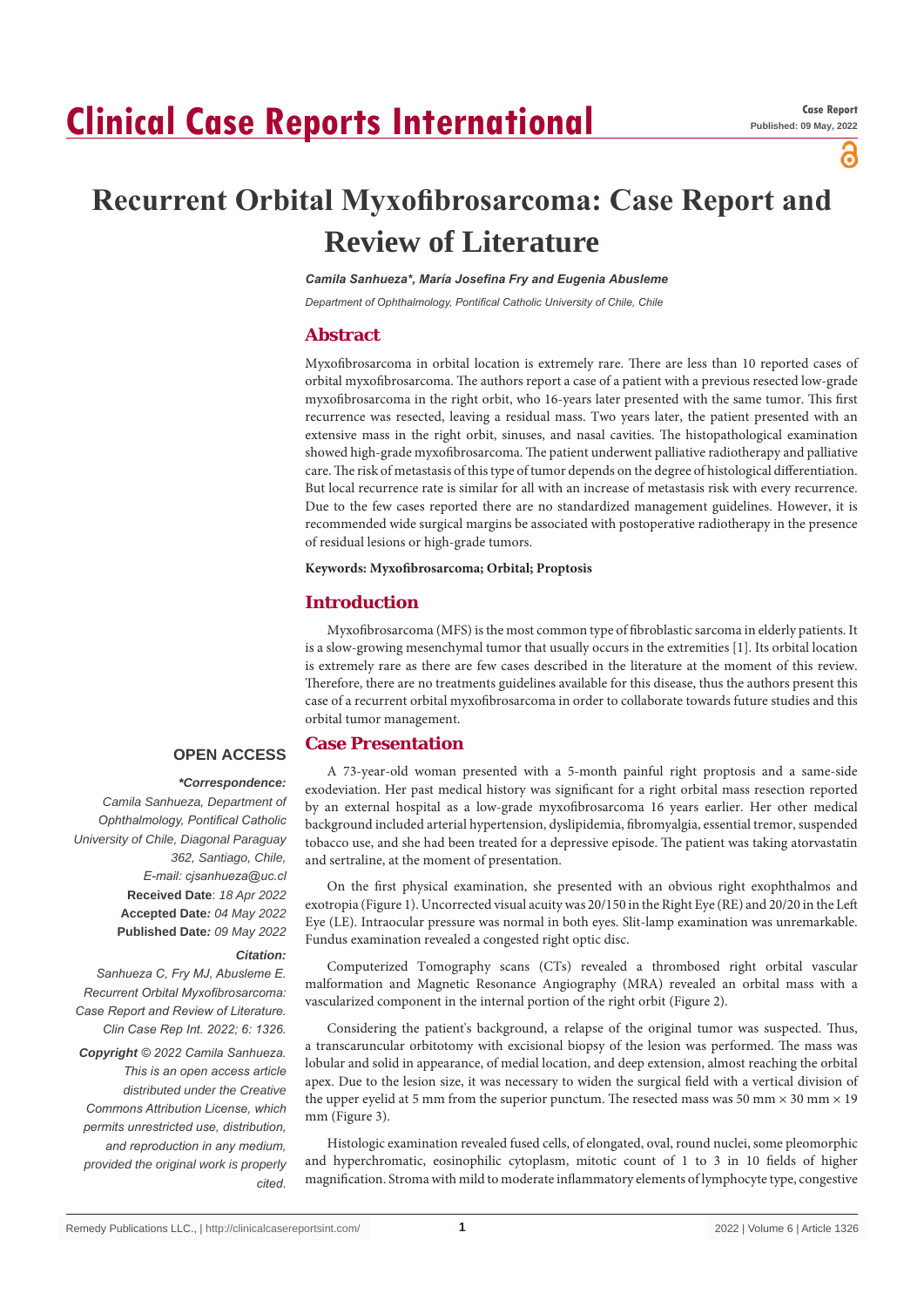



**Figure 2:** Brain resonance showing a thrombosed right orbital vascular malformation.



vascularization, hyalinized fibrosis, myxoid areas. No necrosis was found. Immunohistochemical analysis of the tumor cells was positive for vimentin, desmin, ki-67 positive in 10% of the nucleuses and CD34 in 80% of the cells negative for S100 and actine. These features were suggestive of low-grade myxofibrosarcoma.

Due to the presence of tumor in the surgical margin of the biopsy a post-surgical CT was done, which confirmed the presence of a residual mass. This case was presented to the oncology committee to evaluate the need for exenteration of coadjuvant therapy. Consensus was not reached. Therefore, no further procedures were done.

The patient stayed asymptomatic during medical follow-up for two years, after that period, the patient presented with two-week paresthesia of the right orbital region, progressive exophthalmos, and a recurrent nosebleed from the same side. On examination, the patient showed greater proptosis in the right eye. The evaluation by otolaryngology revealed a nasal cavity mass. Resonance revealed an extensive mass centered in the perinasal cavities of about 60 mm  $\times$ 50 mm  $\times$  62 mm. The tumor occupied the ethmoid cells, maxillary



**Figure 4:** Resonance showing recurrence of the tumor centered in the perinasal cavities.

sinus, and part of the right orbit, with intraconal involvement, and which posteriorly extended to the sphenoid sinus, compressing the cavernous sinus (Figure 4).

Through the nasal passage, a new biopsy was performed. It was diagnosed as high-grade myxofibrosarcoma. The case was presented again to the oncology committee, along the lesion was out of surgical reach. It was decided that palliative care management and palliative radiotherapy was the best option for this patient.

#### **Discussion**

Myxofibrosarcoma (MFS), previously called malignant myxoid fibrous histiocytoma, is one of the most common fibroblastic sarcomas in elderly patients (20%). It is a slow-growing mesenchymal tumor that usually occurs in the extremities, and its orbital location is extremely rare [1]. In the literature there are less than 10 reported cases of orbital myxofibrosarcoma, however, it is likely that there is an underreporting due to the change in its nomenclature in recent years [2-10]. In 2002, the World Health Organization modified the classification of MFS, so that part of the previously reported orbital Malignant Fibrous Histiocytomas (MFH) could correspond to the same entity, unlike other subtypes of FMH (pleomorphic, giant cell and inflammatory) that did not represent a defined entity [11,12]. Characteristics of the previous studies are summarized in Supplementary Table 1; however it was not possible to find the full article of the work by Imai et al. [7].

The clinical behavior of myxofibrosarcomas is related to the degree of histological differentiation. Low-grade tumors have a low probability of metastasizing (20%), however the local recurrence rate is similar for all tumor grades, with rates ranging between 17% and 60%, and with each new recurrence the risk of metastasis recurrence increases [1,8,13,14]. The high rates of local recurrence could be explained by the frequent vascular extension of the tumor [15]. Recent studies have shown that the only significant predictor of local recurrence risk is the surgical margin [14]. Risk factors associated with disease-specific mortality are size greater than 5 cm, tumor necrosis, and <75% myxoid component on histology [13]. Compared to other soft tissue sarcomas, MFS have better survival, since a 5-year survival rate is estimated at 64% to 77% in high-grade MFS [16].

Managing these patients is a real challenge. The described infiltrative character makes it very difficult to define the tumor margins, increasing the probability of residual lesions and therefore of local recurrence. In addition, each recurrence increases the probability of having higher-grade lesions, and therefore of metastasizing. The few cases reported to date do not allow for standardized management